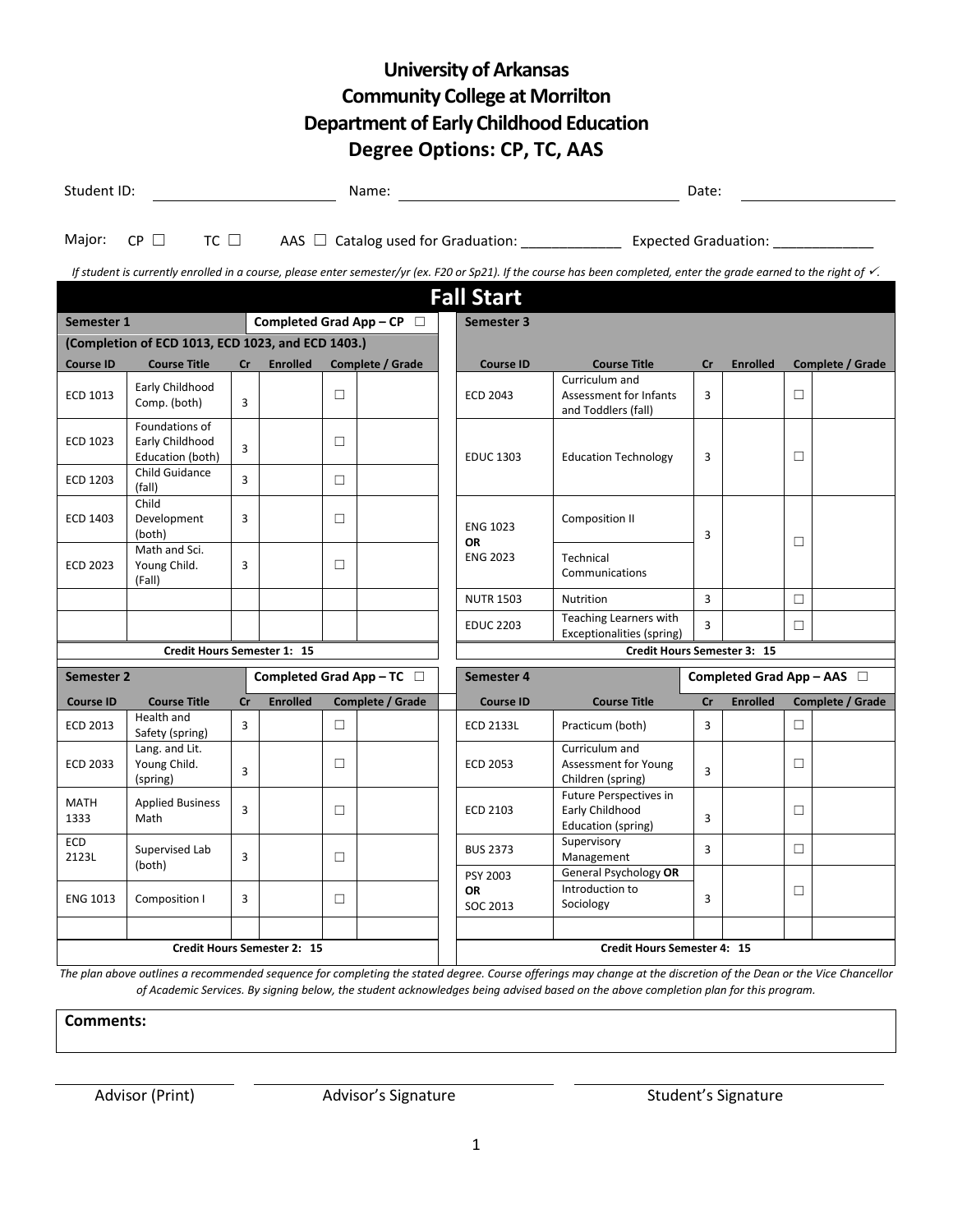## **University of Arkansas Community College at Morrilton Department of Early Childhood Education Degree Options: CP, TC, AAS**

| Student ID:                                          |                                                                                                                                                                                   |                                           |                 |        |                  |                  |                                               |                                                                        | Date: |                 |        |                  |  |  |
|------------------------------------------------------|-----------------------------------------------------------------------------------------------------------------------------------------------------------------------------------|-------------------------------------------|-----------------|--------|------------------|------------------|-----------------------------------------------|------------------------------------------------------------------------|-------|-----------------|--------|------------------|--|--|
| Major:                                               | $TC \Box$<br>$CP \Box$                                                                                                                                                            |                                           | AAS $\Box$      |        |                  |                  |                                               | <b>Expected Graduation:</b>                                            |       |                 |        |                  |  |  |
|                                                      | If student is currently enrolled in a course, please enter semester/yr (ex. F20 or Sp21). If the course has been completed, enter the grade earned to the right of $\checkmark$ . |                                           |                 |        |                  |                  |                                               |                                                                        |       |                 |        |                  |  |  |
|                                                      |                                                                                                                                                                                   |                                           |                 |        |                  |                  | <b>Spring Start</b>                           |                                                                        |       |                 |        |                  |  |  |
| Semester 1                                           |                                                                                                                                                                                   | Completed Grad App - CP<br>$\Box$         |                 |        |                  |                  | Semester 3                                    |                                                                        |       |                 |        |                  |  |  |
| (Completion of ECD 1013, ECD 1023, and ECD 1403.)    |                                                                                                                                                                                   |                                           |                 |        |                  |                  |                                               |                                                                        |       |                 |        |                  |  |  |
| <b>Course ID</b>                                     | <b>Course Title</b>                                                                                                                                                               | cr                                        | <b>Enrolled</b> |        | Complete / Grade |                  | <b>Course ID</b>                              | <b>Course Title</b><br>Curriculum and                                  | cr    | <b>Enrolled</b> |        | Complete / Grade |  |  |
| ECD 1013                                             | Early Childhood<br>Comp. (both)                                                                                                                                                   | 3                                         |                 | П      |                  |                  | <b>ECD 2043</b>                               | Assessment for<br><b>Infants and Toddlers</b><br>(fall)                | 3     |                 | □      |                  |  |  |
| <b>ECD 1023</b>                                      | Foundations of Early<br><b>Childhood Education</b><br>(both)                                                                                                                      | 3                                         |                 | П      |                  |                  | <b>EDUC 1303</b>                              | Educational<br>Technology                                              | 3     |                 | П      |                  |  |  |
| ECD 2013                                             | <b>Health and Safety</b><br>(spring)                                                                                                                                              | 3                                         |                 | $\Box$ |                  |                  | <b>ENG 1023</b>                               | Composition II                                                         | 3     |                 | $\Box$ |                  |  |  |
| ECD 1403                                             | Child Development<br>and Development<br>Theories                                                                                                                                  | 3                                         |                 | П      |                  |                  | <b>NUTR</b><br>1503                           | Nutrition                                                              | 3     |                 | П      |                  |  |  |
| <b>ECD 2033</b>                                      | Lang. and Lit. Young<br>Child (Spring)                                                                                                                                            | 3                                         |                 | П      |                  |                  | <b>EDUC 2203</b>                              | <b>Teaching Learners</b><br>with Exceptionalities<br>(spring)          | 3     |                 | $\Box$ |                  |  |  |
|                                                      | Credit Hours Semester 1: 15                                                                                                                                                       |                                           |                 |        |                  |                  | Credit Hours Semester 3: 15                   |                                                                        |       |                 |        |                  |  |  |
| <b>Completed Grad App-TC</b><br>Semester 2<br>$\Box$ |                                                                                                                                                                                   |                                           |                 |        |                  |                  | Semester 4<br><b>Completed Grad App - AAS</b> |                                                                        |       |                 |        | П                |  |  |
| <b>Course Title</b><br><b>Course ID</b>              |                                                                                                                                                                                   | <b>Enrolled</b><br>Complete / Grade<br>cr |                 |        |                  | <b>Course ID</b> | <b>Course Title</b>                           | cr<br><b>Enrolled</b><br>Complete / Grade                              |       |                 |        |                  |  |  |
| <b>ECD 1203</b>                                      | Child Guidance (fall)                                                                                                                                                             | 3                                         |                 | П      |                  |                  | <b>ECD 2133L</b>                              | Practicum (both)                                                       | 3     |                 | □      |                  |  |  |
| <b>ECD 2023</b>                                      | Math and Sci. Young<br>Child. (Fall)                                                                                                                                              | $\overline{3}$                            |                 | $\Box$ |                  |                  | <b>ECD 2053</b>                               | Curriculum and<br>Assessment for<br>Young Children<br>(spring)         | 3     |                 | $\Box$ |                  |  |  |
| <b>MATH</b><br>1333                                  | <b>Applied Business</b><br>Math                                                                                                                                                   | 3                                         |                 | $\Box$ |                  |                  | ECD 2103                                      | <b>Future Perspectives</b><br>in Early Childhood<br>Education (spring) | 3     |                 | П      |                  |  |  |
| <b>ECD 2123L</b>                                     | Supervised Lab<br>(both)                                                                                                                                                          | 3                                         |                 | $\Box$ |                  |                  | <b>BUS 2373</b>                               | Supervisory<br>Management                                              | 3     |                 | $\Box$ |                  |  |  |
| ENG 1013*                                            | Composition I                                                                                                                                                                     | 3                                         |                 | $\Box$ |                  |                  | PSY 2003<br><b>OR</b><br>SOC 2013             | <b>General Psychology</b><br>OR<br>Introduction to<br>Sociology        | 3     |                 | $\Box$ |                  |  |  |
|                                                      | Credit Hours Semester 2: 15                                                                                                                                                       |                                           |                 |        |                  |                  | <b>Credit Hours Semester 4: 15</b>            |                                                                        |       |                 |        |                  |  |  |

*The plan above outlines a recommended sequence for completing the stated degree. Course offerings may change at the discretion of the Dean or the Vice Chancellor of Academic Services. By signing below, the student acknowledges being advised based on the above completion plan for this program.*

**Comments:**

Advisor (Print) Advisor's Signature Advisor's Signature Student's Signature